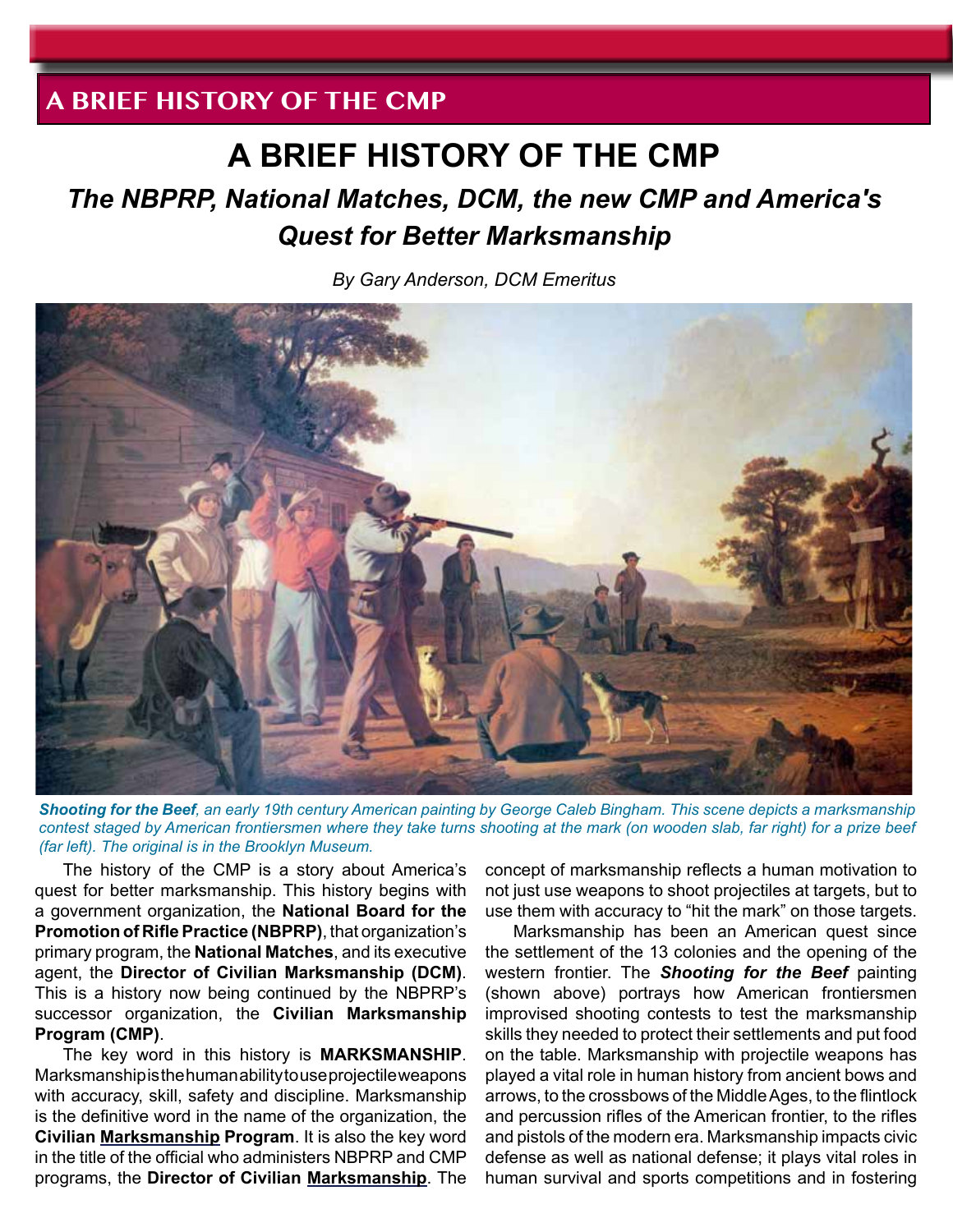## **continued...**

human development. This history of the CMP considers how NBPRP and CMP efforts to promote marksmanship among USA citizens, and especially among American youth, has enriched our nation's civic defense, national defense, sports competitions and human development.

### **The Beginning in the USA – 1903**

Marksmanship became a quest of the U. S. Government in February 1903, when Congress and President Theodore Roosevelt approved legislation that founded the **National Board for the Promotion of Rifle Practice** (NBPRP) and the **National Matches**. President Roosevelt was an enthusiastic advocate for government action to promote marksmanship. During the debates about whether to provide government support for marksmanship, Roosevelt said, "*We should encourage rifle practice among schoolboys, and indeed among all classes, as well as in the military services by every means possible.*" Roosevelt said practicing marksmanship was "*preparation to avert war.*"

Another influential lobbying force for this cause were the leaders of the National Rifle Association of America (NRA). The NRA had been formed in 1871 by New York National Guard officers who wanted to improve the poor marksmanship Soldiers displayed during the Civil War. By the turn of the century, NRA leaders had decided government support was necessary in order to make real progress in achieving that objective.

The answer to these concerns was to establish a U. S. Government program that provided direct support for rifle marksmanship. The NBPRP became the governing board for this effort. Its objective was to foster national defense by promoting marksmanship training and competition among military personnel and later among civilians who could serve in the military. Secretary of War Elihu Root appointed the first National Board that consisted of government, military and NRA leaders. The Board's primary initial program was the National Matches. Advocates of this legislation believed the most effective way to improve Soldiers' rifle skills was to have them use their rifles in competitions. Participation in the first National Matches was limited to active and National Guard teams, but by 1905 new legislation authorized the NBPRP to sell military rifles, ammunition and equipment to civilian rifle clubs so their members could participate in the program.

### **The National Defense Act of 1916**

By 1916, the NBPRP was providing marksmanship support for civilian rifle clubs, but it was struggling to



**Creation of the National Matches** 

*Theodore Roosevelt, U. S. President, 1901-1909, advocated rifle marksmanship practice as a means of fostering national defense preparedness.*

find its future direction. The **National Defense Act of 1916** addressed that concern. To give the program professional leadership and staff, this Act created the **Office of the Director of Civilian Marksmanship (ODCM)**.

 *This is the National Trophy Congress commissioned in 1903. This trophy, popularly known as the "Dogs of War Trophy," is now part of the CMP's National Trophy Collection. It is presented annually to the winner of the National Trophy Rifle Team Match.*

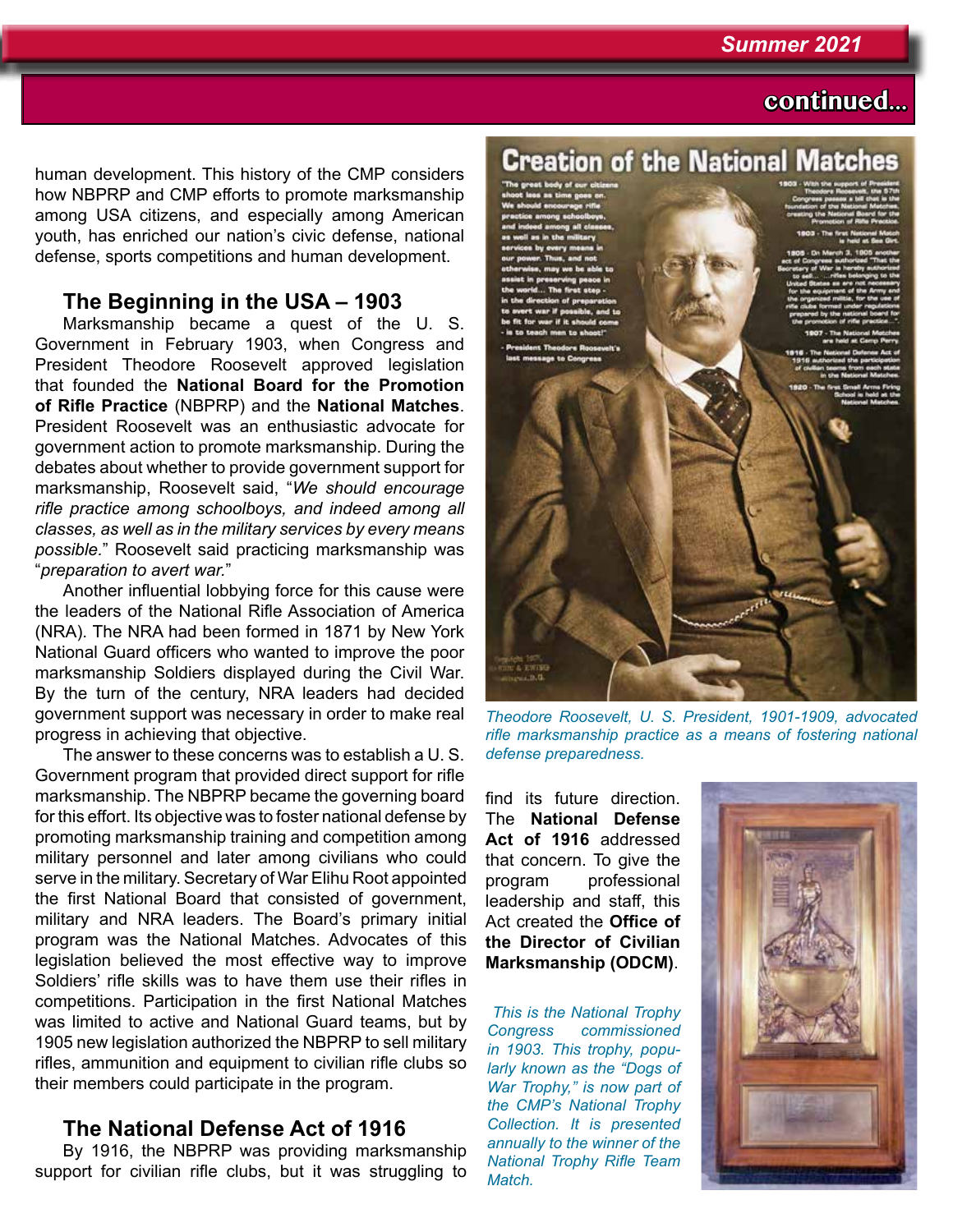The Act authorized increased distributions of rifles and ammunition to civilian rifle clubs, provided funding for military instructors to assist civilian rifle clubs and funding to transport civilian teams to the National Matches. That same year, civilians became eligible to compete in the National Matches. The NBPRP program was gradually becoming the "*civilian marksmanship program*" as it placed more and more emphasis on developing marksmanship skills among men who could serve in the military in time of war.

The NBPRP appointed the first DCM in 1917 and a succession of DCMs established the ODCM with a permanent staff for its programs. In 1922, the DCM started publishing an annual "*Price List of Supplies*" to institutionalize the ODCM sales program. During the program's first two decades, the NRA Secretary had served as the NBPRP Recorder and the ODCM shared office space with the NRA in Washington DC. In 1924, the ODCM acquired its own offices, and the DCM became the Board Recorder.

As World War I ended, the NBPRP was reorganized to facilitate the reestablishment of its programs. Assistant Secretary of the Navy Franklin D. Roosevelt became the NBPRP Chairman. Among the programs now administered by the ODCM was the program that awarded Distinguished Rifleman and Distinguished Pistol Shot Badges. The National Defense Act authorized the creation of the Small Arms Firing School (SAFS). The first SAFS was conducted in 1918 in conjunction with a reinstated National Matches that had been suspended during the war.



*Franklin D. Roosevelt, who was the Assistant Secretary of the Navy, became the NBPRP Chairman in 1918. This photo shows him on a rifle range, wearing a shooting jacket, with a sling attached to a M1903 Springfield Rifle as he prepared to practice marksmanship.*

#### **The National Matches – 1903-1967**

A primary objective of the 1903 legislation was to establish the National Matches with rifle competitions aimed at improving Soldiers' marksmanship skills. The first National Matches were conducted that same year at Sea Girt, New Jersey. The following year they moved to Fort Riley, Kansas and then back to Sea Girt for two more years. Pistol events were added to the program in 1904. A major objective during those early years was to find a more suitable site for the Matches. Ohio Adjutant General Ammon Critchfield answered that challenge by securing State of Ohio funding to purchase 350 acres of marshland on the south shore of Lake Erie. **By 1907**, a mile-long series of ranges and a massive temporary housing complex had been constructed and **the National Matches were conducted at Camp Perry for the first time**. Except for years when there were cancellations due to funding cutbacks or war, Camp Perry has been the home of the Matches.

 Before World War II, the Department of War conducted the National Matches with military personnel who were assigned to that mission and led by military officers who served as National Match Executive Officers. The Matches were dependent upon annual Congressional appropriations. In lean years like 1912, 1917, 1926 and 1932 to1934, funding cutbacks led to cancellations. The Matches were closed for the duration of World War II in 1941 and were not reestablished until 1951. They did not return to Camp Perry until 1953. When the National Security Act of 1947 established the Department of Defense as a successor to the Department of War, the National Matches support mission shifted to the Department of the Army. Executive leadership of the Matches then became a DCM responsibility.



The Army awarded the first Distinguished Badges in 1884. *Awarding Distinguished Badges subsequently became one of the popular programs managed by the ODCM.*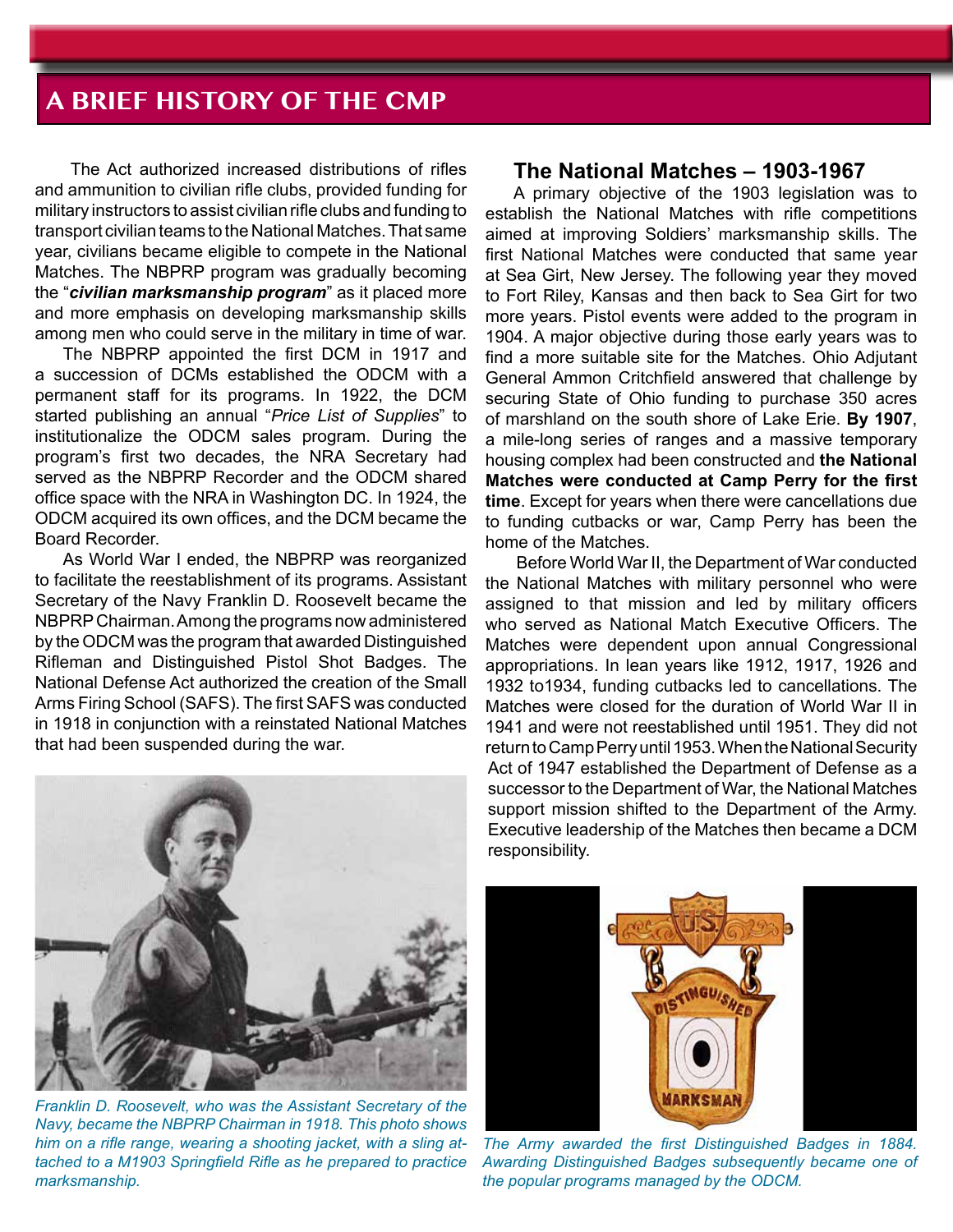#### *Summer 2021*

### **continued...**

### **CAMP PERRY, OHIO, BECAME THE HOME OF THE NATIONAL MATCHES IN 1907**



*These photos of the Camp Perry, Ohio ranges (top) and temporary housing (below) were published in a 1907 edition of Harper's Weekly. The range configuration shown in the top photo is still a feature of Camp Perry ranges today.*

The National Match program, both before and after WWII, included service rifle and pistol events governed by the NBPRP, which became known as **National Trophy Matches**, as well as NRA National Championships, which benefitted significantly from government funding and support. Every year, several hundred military personnel were detailed to Camp Perry to serve as highpower rifle target pullers and scorers and to perform the many tasks necessary to conduct the month-long series of competitions.

In late 1967, due both to the financial and personnel pressures from the war in Viet Nam and to political pressures driven by gun control politics, the Secretary of the Army released a statement saying, "*the expenditure involved in conducting the National Matches is not considered essential at the time.*" This decision meant that the U. S. Government would no longer support the National Matches and that their future was in jeopardy.

### **NBPRP and ODCM After World War II**

During the war years, the NBPRP continued appointing DCMs, although most aspects of the program were

curtailed. After the war, rifle sales resumed, but numbers were limited. By the 1950s, with some Congressional funding restored, the ODCM became active in supporting junior rifle clubs, clubs and schools with junior programs and Boy Scout camps by loaning .22 cal. rifles and issuing annual allocations of rimfire ammunition and targets. The justification for youth-oriented marksmanship training was that by teaching marksmanship skills to young men who would become eligible to serve in the Armed Services they would be more effective in handling their weapons in combat. **The ODCM of that era served as a support organization that provided resources, rifles, ammunition and targets, to other organizations**. Except for the National Matches and SAFS, the NBPRP did not have marksmanship training or competition programs of its own.

NBPRP priorities were reflected in President Dwight Eisenhauer's 1956 Executive Order that created the U. S. Army Marksmanship Unit and to the desire many military and marksmanship leaders had to respond to the Cold War challenge posed by the Soviet Union, which began to dominate Olympic and World Championship shooting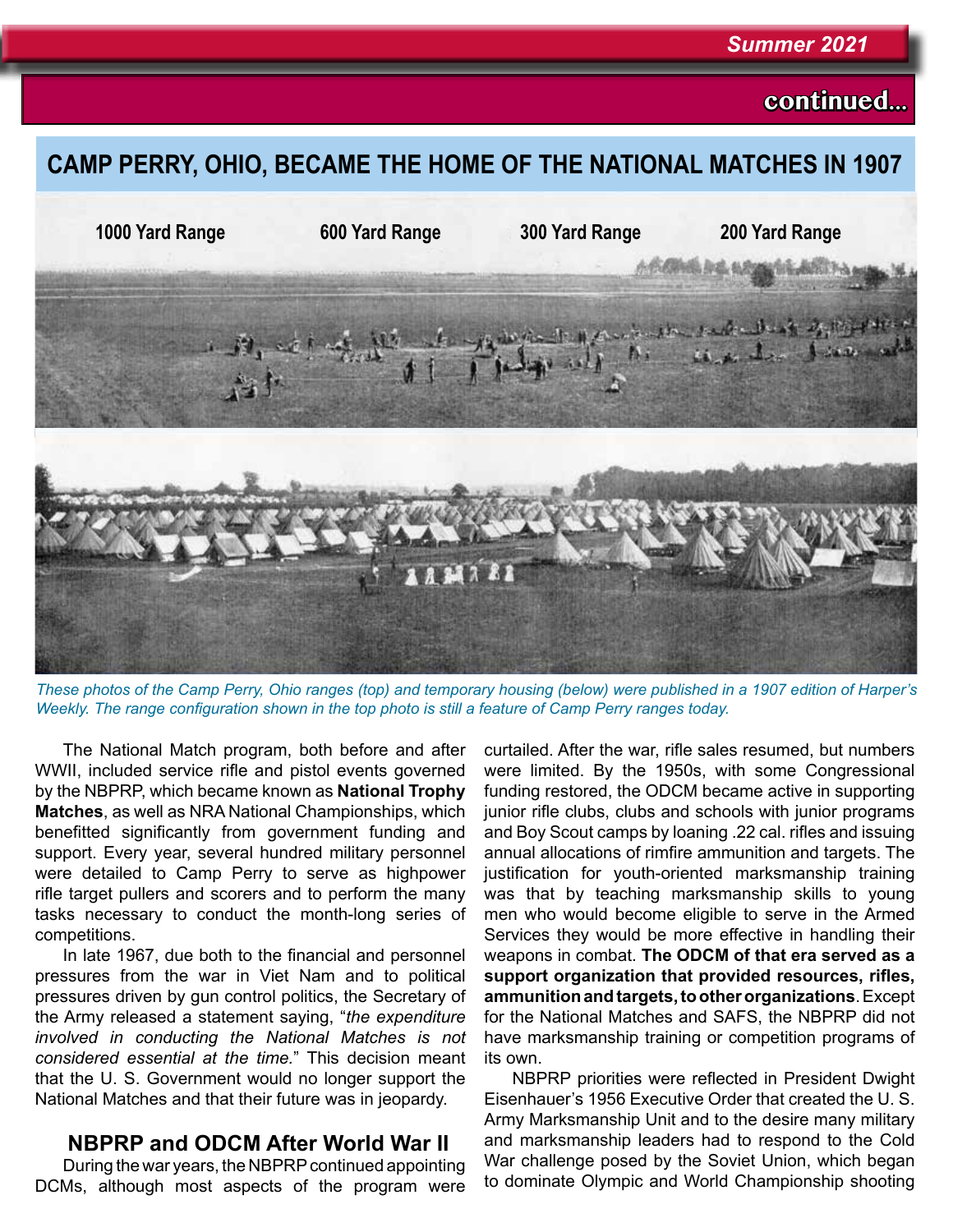

*This official photograph of the National Board was taken when it met at Camp Perry in 1956.* 

competitions in the 1950s. Starting in 1958 and continuing through the 1960s, the NBPRP provided funding for USA National Teams that represented this country in international championships. The NBPRP awarded the first U. S. Distinguished International Shooter Badges to U. S. medal winners in the 1962 World Championship.

During this period, NBPRP and ODCM activities functioned under the authority of the Under Secretary of the Army. The National Board submitted recommendations to the Under Secretary who made final decisions. The Under Secretary appointed DCMs who were responsible for executing those decisions.

This was also when Army leaders began to question the need for a government-funded agency that trained American youth how to shoot. Many Army leaders concluded it was no longer necessary to have recruits with marksmanship skills because they believed those skills could be adequately taught during regular military training. In 1966, the Army commissioned the Arthur D. Little Company to examine the NBPRP's support for youth marksmanship.The study ended up contradicting Army conclusions and praising the program for producing military recruits who were more likely to use their rifles in combat, better prepared to use their rifles effectively and more likely to become military combat leaders. Army leaders were not dissuaded, and by the end of the decade, the NBPRP and ODCM could no longer officially justify their programs by producing youth with marksmanship skills that the Army did not want. NBPRP leaders and its DCMs were undaunted, however, because they also had seen how youth marksmanship training taught valuable life skills like

leadership, teamwork, discipline, gun safety, concentration abilities and self-control. **The program's justification for teaching youth marksmanship changed to supporting youth development through marksmanship**.

#### **The Birth of the New CMP in 1996**

Congressional attempts to defund the NBPRP, ODCM and National Matches began in the 1960s as a result of national gun control controversies and public questions about whether government funding of marksmanship training and competitions was justified. Those efforts continued for three decades and were never successful, but there were many years when friends in Congress had to fight hard to save or restore funding. Congressional leaders who supported the NBPRP program concluded that the best way to give the program a secure future would be to privatize it. They worked with the Office of the Administrative Assistant to the Secretary of the Army to draft legislation that **created a new Corporation for the Promotion of Rifle Practice and Firearm Safety (CPRPFS) as a federally-chartered, 501 (c) (3) organization**. The Act was approved by Congress and signed into law by President William Clinton on February 10th, 1996. It transferred CMP Program assets and functions, including authority to conduct the National Matches and SAFS, from the Department of the Army to the new corporation. This organization quickly became known as the **Civilian Marksmanship Program (CMP)**. The Secretary of the Army appointed its initial Board of Directors, which appointed the first civilian DCMs, and the new CMP began program operations at Camp Perry, Ohio and sales operations at Anniston, Alabama.

The new organization succeeded because its enabling legislation authorized 1) the appointment of a DCM to give it leadership and staffing, 2) the transfer of surplus U. S. government rifles and ammunition that the CMP could sell to U. S. citizens to give it a secure source of funding, and 3) the conduct of marksmanship, safety training and competition programs so it could become an effective program agency. A vital aspect of this legislation was language that specifically said, *In carrying out the Civilian Marksmanship Program, the corporation shall give priority to activities that benefit firearms safety, training, and competition for youth and that reach as many youth participants as possible" (36 USC, §40724)*. In 2001, the CMP Board adopted a new strategic plan and articulated a corporate vision "*that every youth in America has the opportunity to participate in firearms safety and marksmanship programs.*" This vision has driven many of the CMP's program initiatives since then.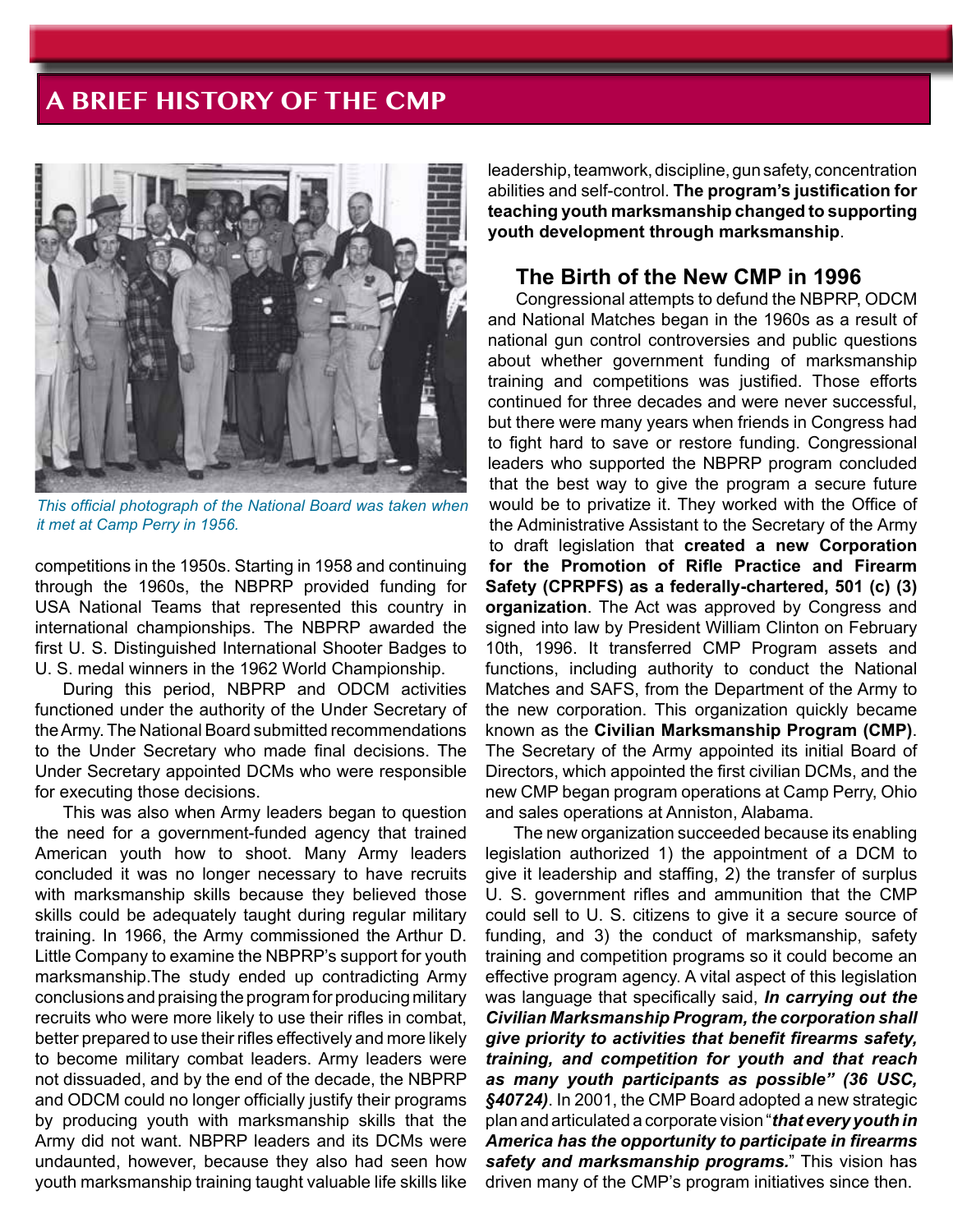## **continued...**

### **The National Matches after 1967**

The most prestigious events in the National Matches were the President's Rifle Match, National Trophy Individual Rifle and Pistol Matches and National Trophy Rifle and Pistol Team Matches. These National Trophy Matches were competitions conducted according to rules established by the NBPRP and that awarded "national trophies." When the Army withdrew its support from the National Matches after 1967, the NRA stepped forward to keep them alive. In 1968, the NRA conducted the NRA National Championships at Camp Perry and NBPRP National Trophy Matches at the Black Canyon Range near Phoenix, Arizona. NRA staff managed the competitions, and a new cadre of volunteers replaced the military personnel who staffed previous Matches. Highpower rifle competitors had to pull their own targets and score for each other. Those competitions were significantly reduced in scope and size; in 1967, there were 180 teams and over 1,700 individual competitors in the National Trophy Rifle events; in 1968, there were 25 teams and 350 individuals in highpower rifle events at Camp Perry.

By 1969, the NRA Championships and the NBPRP National Trophy Matches were back together at Camp Perry, under the National Matches banner. The NRA, with limited support from the U. S. Army Reserves and Ohio National Guard, continued to conduct the Matches until the new CMP and its civilian DCMs began to take back control of the Matches after 1996. In 2000, the CMP started managing its own National Trophy Match entries.



*A key aspect of the 1996 federal legislation was its expectation that the new CMP would emphasize youth marksmanship programs. The Nation Ford (Fort Mill, SC) MCJROTC rifle team pictured here won the 2019 CMP and National Junior Olympic Three-Position Air Rifle Championships.*

In 2003, the implementation of innovative Competitor Tracker software made it possible for the CMP to take over National Trophy Match statistical operations. To increase participation opportunities, the CMP began adding new events to the National Matches program by inaugurating the John C. Garand Match in 1999. By 2018, more than two dozen new CMP Pistol, Highpower Rifle, Vintage Military Rifle, Smallbore Rifle and Air Gun events had been added to the program.

The final change that gave the CMP full control of the National Matches came in 2017 when it introduced a comprehensive Range Officer Training Program that



*This graphic shows the timeline relationships between the U. S. Government's NBPRP, the privatized CMP, the National Matches*  and the Office of the DCM. It also depicts shifts in responsibilities for conducting the National Matches from the Department of *War to the new CMP.*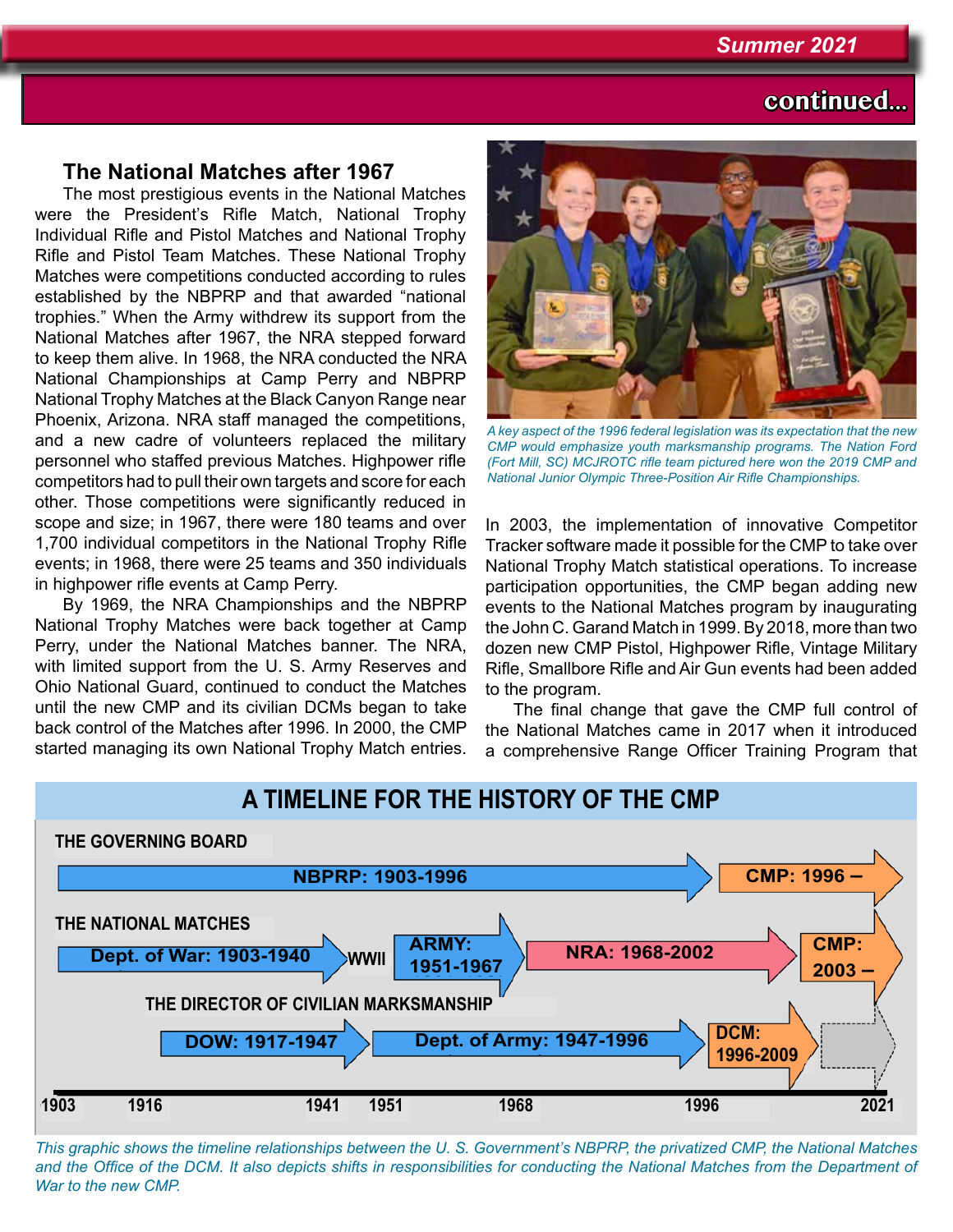

*A greatly expanded sales program for government surplus rifles and ammunition provided equipment for program participants and secure funding for the CMP.*

#### **CMP SHOOTING EVENTS FOR ALL Since 1999, the CMP has introduced several new**

**marksmanship disciplines like these that are affordable, accessible and enjoyable!**



facilitated the staffing of a new CMP National Matches Support Team. This enabled the CMP, with continued support from the Ohio National Guard, to control all aspects of the Matches, including range operations. This transition was combined with NRA decisions to withdraw its National Championships from Camp Perry and the National Matches, which began in 2014 and were completed with the withdrawal of the last NRA Championship in 2020.

### **The New CMP and Marksmanship Program Growth – 1997-2021**

The 1996 legislation that created the new CMP turned out to be one of the most successful privatizations ever of a government program. The 21st century CMP instituted numerous program developments that changed marksmanship training and competition in America. This history highlights just some of those changes and their impacts:

**CMP Rifle Sales Program**. One of the first actions of the new corporation was to reestablish and expand its government surplus rifle sales program. Government surplus rifles, and now M1911 pistols, are transferred to CMP facilities at Anniston, Alabama. The CMP pays all government expenses connected with these transfers. Proceeds from the sales fund CMP programs. A dynamic military rifle collector community emerged as a result of the increased availability of these rifles.

**Permanent Endowment Fund**. The financial success of the rifle sales program made it possible to place a substantial portion of sales returns in a Permanent Endowment Fund that is managed so it can fund CMP programs for many decades into the future, after large numbers of surplus rifles are no longer available to sell.

**National Match Expansion**. The National Matches were transformed into a diverse national festival of marksmanship through the addition of many new championships and events for pistols, highpower rifles, historic military rifles, smallbore rifles and air guns as well as by technological innovations like electronic targets and computer vision scoring technology.

**Three-Position Air Rifle**. After WWII, junior shooting was in decline because of the loss of indoor shooting ranges. The CMP cooperated with the National Guard Junior Marksmanship Program to promote three-position air rifle shooting in schools and clubs; the CMP was a leader in establishing the National Three-Position Air Rifle Council as a unified governing structure for national youthserving agencies that supported junior three-position air rifle competitions. This is now America's dominant junior rifle activity.